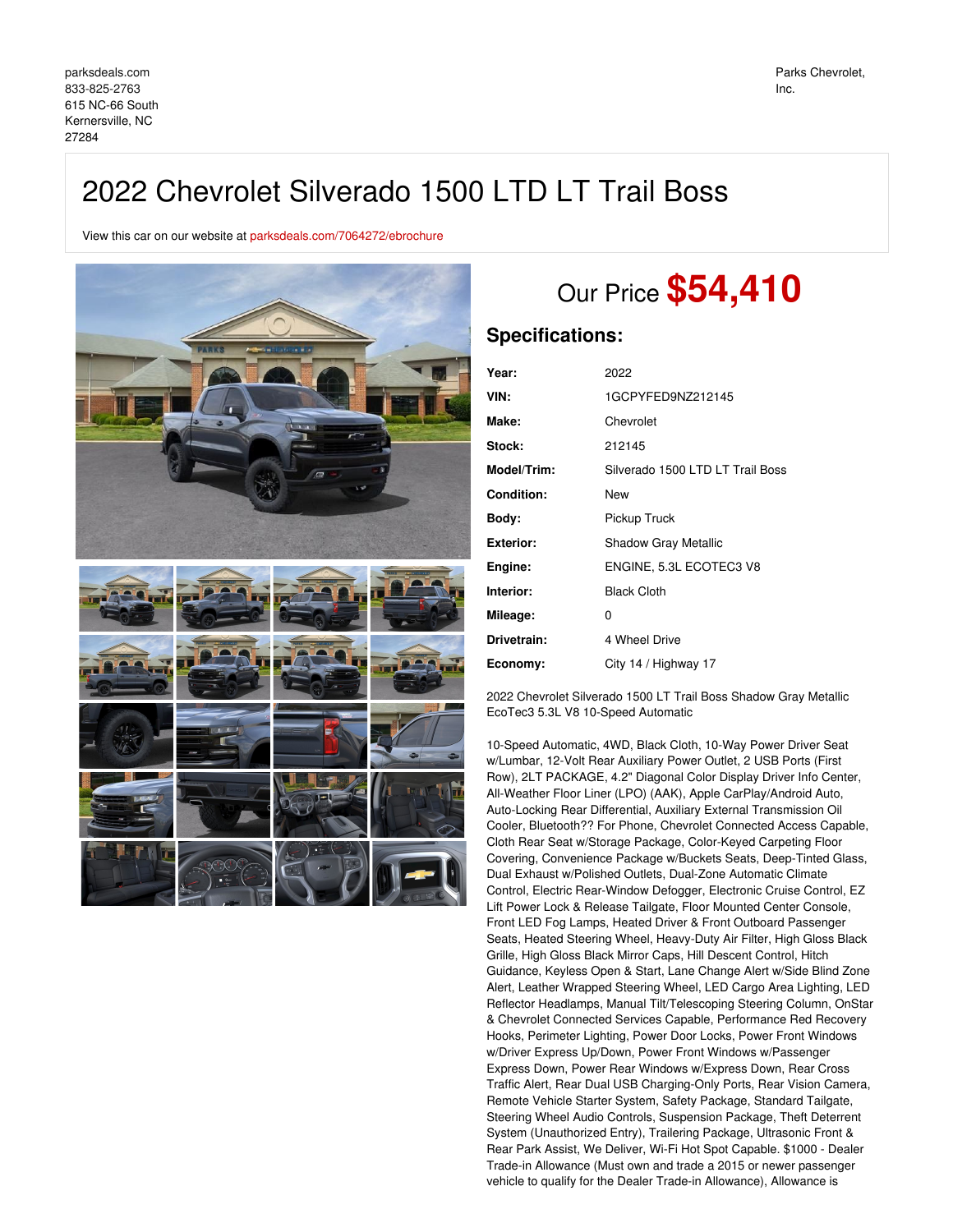\$1000 above True Car Cash Offer. This offer is based on the current condition of the vehicle and must be appraised at the Dealership to receive the Trade-In Allowance. \$1000 is reflected in the vehicle discount. \$1000 - Dealer Finance Discount (Must qualify and finance with GM Financial, not available with special financing rates or programs.) You may or may not qualify for all rebates. Price does not include tax, tag, and fees. Price does not include any aftermarket products, bodies, or upfits. Price includes applicable rebates:

vehicle to qualify for the Dealer Trade-in Allowance), Allowance is

Contact us online at www.parkschevrolethuntersville.com or give us a call at (704) 209-9961 to have your questions answered, obtain a price quote for this vehicle, or schedule your test drive today. Our prices cannot be beat! Come visit us at 15235 STATESVILLE ROAD HUNTERSVILLE NC.

#### 2022 Chevrolet Silverado 1500 LTD LT Trail Boss

Parks Chevrolet, Inc. - 833-825-2763 - View this car on our website a[tparksdeals.com/7064272/ebrochure](file:///7064272/ebrochure)



2022 Chevrolet Silverado 1500 LTD LT Trail Boss Parks Chevrolet, Inc. - 833-825-2763 - View this car on our website a[tparksdeals.com/7064272/ebrochure](file:///7064272/ebrochure)

## **Installed Options**

#### **Interior**

- Seats, front bucket with center console Seat trim, Cloth
- Seat adjuster, driver 10-way power including lumbar
- Seat adjuster, passenger 4-way manual
- Seating, heated driver and front outboard passenger (Vehicles built prior to 11-15-2021 include heated driver and front outboard passenger seats. Certain vehicles built on or after 11-15-2021 will be forced to include (00V) Not Equipped with Heated or Ventilated Front Seats, which removes heated front seats. See dealer for details or the window label for the features on a specific vehicle. Feature will not function on certain models without dealer retrofit, expected late Q2, 2022, see dealer for details.) (Vehicles built prior to 11-15-2021 include heated driver and front outboard passenger seats. Certain vehicles built on or after 11-15-2021 will be forced to include (00V) Not Equipped with Heated or Ventilated Front Seats, which removes heated front seats. See dealer for details or the window label for the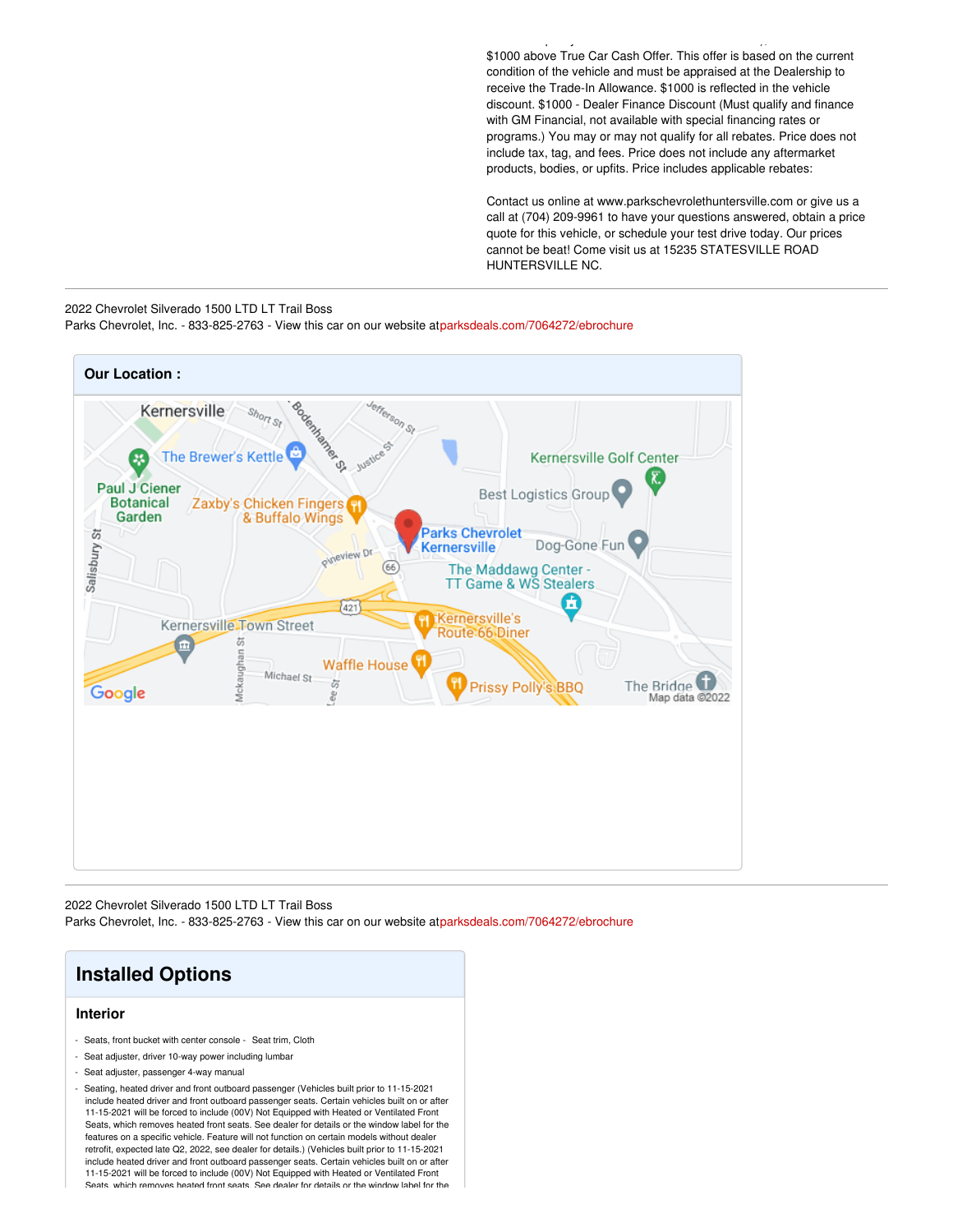Seats, which removes heated front seats. See dealer for details or the window label for the features on a specific vehicle. Feature will not function on certain models without dealer retrofit, expected late Q2, 2022, see dealer for details.)

- Seat, Cloth Rear with Storage Package 60/40 folding bench for Crew Cab models, includes seatback storage on left and right side, center fold out armrest with 2 cupholders, (includes child seat top tether anchor)
- Center Console, floor-mounted with cup holders, cell phone storage, power cord management, hanging file folder capability
- Floor covering, color-keyed carpeting
- LPO, All-weather floor liners, 1st and 2nd rows (includes Z71 logo on front mats), [Replaces factory floor mats]
- Steering wheel, leather-wrapped
- Steering wheel, heated (Vehicles built prior to 12-6-2021 include heated steering wheel. Vehicles built on or after 12-6-2021 will be forced to include (00G) Not Equipped with Heated Steering Wheel, which removes the heated steering wheel. See dealer for details or the window label for the features on a specific vehicle.)
- Steering wheel audio controls- Steering column, manual tilt and telescoping
- Instrument cluster, 6-gauge cluster featuring speedometer, fuel level, engine temperature, tachometer, voltage and oil pressure
- Driver Information Center, 4.2" diagonal color display includes driver personalization
- Exterior Temperature Display located in radio display
- Compass located in instrument cluster- Rear Seat Reminder
- Window, power front, drivers express up/down
- Window, power front, passenger express down- Windows, power rear, express down
- Door locks, power- Remote vehicle starter system- Keyless Open and Start
- Cruise control, electronic with set and resume speed, steering wheel-mounted
- Theft-deterrent system, unauthorized entry- Power outlet, front auxiliary, 12-volt
- USB ports, 2 (first row) located on instrument panel- Power outlet, rear auxiliary, 12-volt
- USB ports, dual, charge-only (2nd row)
- Air conditioning, dual-zone automatic climate control- Air vents, rear, heating/cooling
- Defogger, rear-window electric- Mirror, inside rearview, manual tilt
- Assist handles front A-pillar mounted for driver and passenger, rear B-pillar mounted
- Chevrolet Connected Access capable (Subject to terms. See onstar.com or dealer for details.)

#### **Exterior**

- Wheels, 18" x 8.5" (45.7 cm x 21.6 cm) High gloss Black painted aluminum
- Tires, LT275/65R18C MT blackwall Goodyear Wrangler DuraTrac
- Tire, spare 265/70R17SL all-season, blackwall
- Wheel, 17" x 8" (43.2 cm x 20.3 cm) full-size, steel spare
- Tire carrier lock, keyed cylinder lock that utilizes same key as ignition and door
- Bumper, front (High gloss black.)- Bumper, rear (High gloss black.)
- CornerStep, rear bumper- Recovery hooks, performance Red
- Cargo tie downs (12), fixed rated at 500 lbs per corner
- Grille (High gloss Black bars with high gloss Black mesh inserts.)
- Black Bowtie, (front grille)
- Headlamps, LED reflector with LED signature Daytime Running Lamps
- Fog lamps, front, LED
- Lamps, cargo area, cab mounted integrated with center high mount stop lamp, with switch in bank on left side of steering wheel
- LED Cargo Area Lighting located in pickup bed, activated with switch on center switch bank or key fob
- Taillamps, LED with signature
- Mirrors, outside heated power-adjustable (When (PQB) Safety Package is ordered, includes Perimeter Lighting.)
- Mirror caps, painted (High gloss Black. Not available with (DPO) trailering mirrors.)
- Glass, deep-tinted- Door handles, body-color (High gloss Black.)
- Tailgate and bed rail protection cap, top Tailgate, standard
- Tailgate, gate function manual with EZ Lift includes power lock and release

#### **Safety**

- Seats, front bucket with center console Seat trim, Cloth
- Seat adjuster, driver 10-way power including lumbar
- Seat adjuster, passenger 4-way manual
- Seating, heated driver and front outboard passenger (Vehicles built prior to 11-15-2021 include heated driver and front outboard passenger seats. Certain vehicles built on or after 11-15-2021 will be forced to include (00V) Not Equipped with Heated or Ventilated Front Seats, which removes heated front seats. See dealer for details or the window label for the features on a specific vehicle. Feature will not function on certain models without deal retrofit, expected late Q2, 2022, see dealer for details.) (Vehicles built prior to 11-15-2021 include heated driver and front outboard passenger seats. Certain vehicles built on or after 11-15-2021 will be forced to include (00V) Not Equipped with Heated or Ventilated Front Seats, which removes heated front seats. See dealer for details or the window label for the features on a specific vehicle. Feature will not function on certain models without deale retrofit, expected late Q2, 2022, see dealer for details.)
- Seat, Cloth Rear with Storage Package 60/40 folding bench for Crew Cab models, includes seatback storage on left and right side, center fold out armrest with 2 cupholders, (includes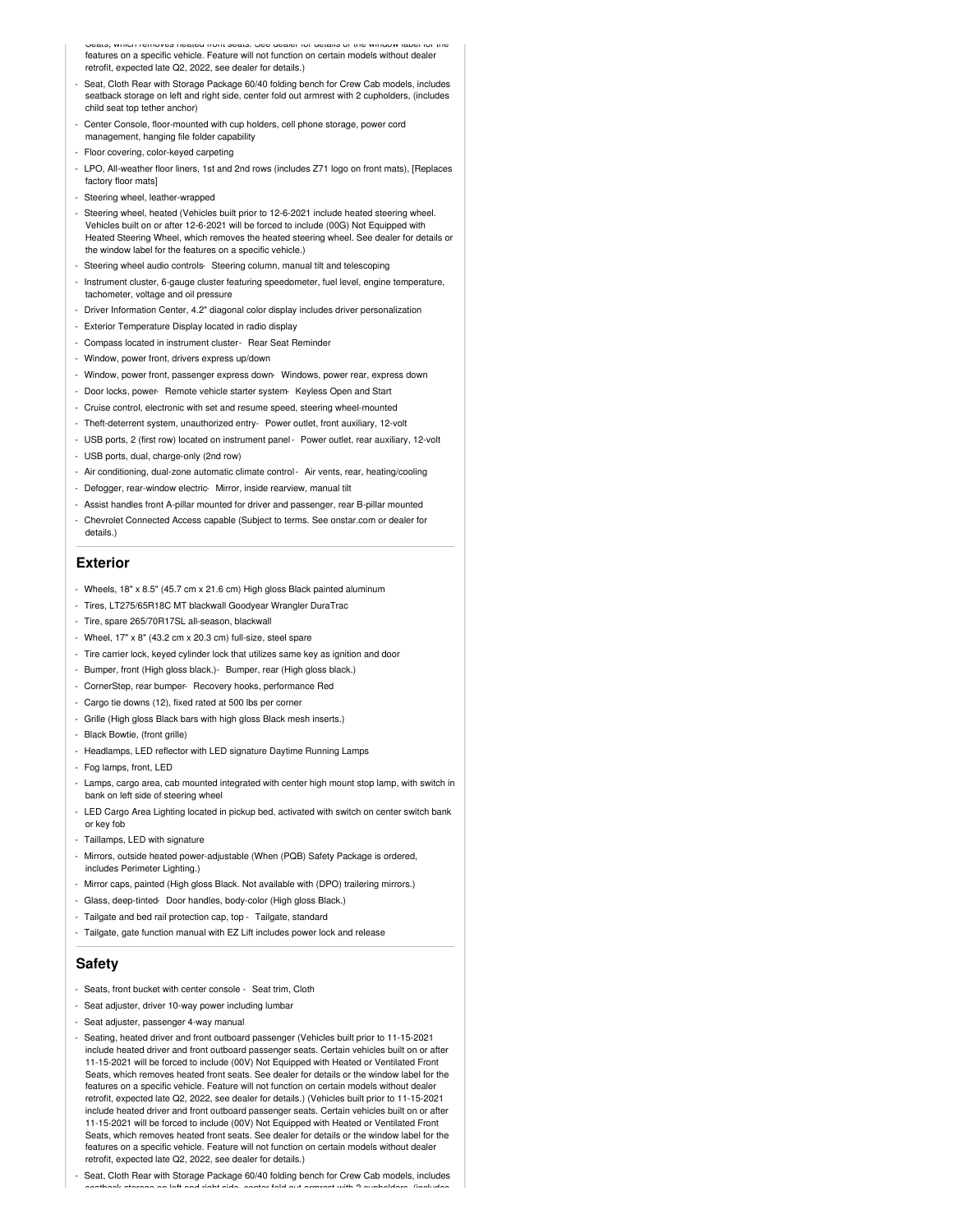- seatback storage on left and right side, center fold out armrest with  $z$  cupholders, (includes child seat top tether anchor)
- Center Console, floor-mounted with cup holders, cell phone storage, power cord management, hanging file folder capability
- Floor covering, color-keyed carpeting
- LPO, All-weather floor liners, 1st and 2nd rows (includes Z71 logo on front mats), [Replaces factory floor mats]
- Steering wheel, leather-wrapped
- Steering wheel, heated (Vehicles built prior to 12-6-2021 include heated steering wheel. Vehicles built on or after 12-6-2021 will be forced to include (00G) Not Equipped with Heated Steering Wheel, which removes the heated steering wheel. See dealer for details or the window label for the features on a specific vehicle.)
- Steering wheel audio controls- Steering column, manual tilt and telescoping
- Instrument cluster, 6-gauge cluster featuring speedometer, fuel level, engine temperature, tachometer, voltage and oil pressure
- Driver Information Center, 4.2" diagonal color display includes driver personalization
- Exterior Temperature Display located in radio display
- Compass located in instrument cluster- Rear Seat Reminder
- Window, power front, drivers express up/down
- Window, power front, passenger express down- Windows, power rear, express down
- Door locks, power- Remote vehicle starter system- Keyless Open and Start
- Cruise control, electronic with set and resume speed, steering wheel-mounted
- Theft-deterrent system, unauthorized entry- Power outlet, front auxiliary, 12-volt
- USB ports, 2 (first row) located on instrument panel- Power outlet, rear auxiliary, 12-volt
- USB ports, dual, charge-only (2nd row)
- Air conditioning, dual-zone automatic climate control- Air vents, rear, heating/cooling
- Defogger, rear-window electric- Mirror, inside rearview, manual tilt
- Assist handles front A-pillar mounted for driver and passenger, rear B-pillar mounted
- Chevrolet Connected Access capable (Subject to terms. See onstar.com or dealer for details.)

#### **Mechanical**

- Exhaust, dual with polished outlets- Capless Fuel Fill- Brake lining wear indicator
- Brakes, 4-wheel antilock, 4-wheel disc with DURALIFE rotors
- Steering, Electric Power Steering (EPS) assist, rack-and-pinion
- Frame, fully-boxed, hydroformed front section- Skid Plates
- Alternator, 170 amps (Included and only available with (L84) 5.3L EcoTec3 V8 engine or (L87) 6.2L EcoTec3 V8 engine. Not available with (LM2) Duramax 3.0L Turbo-Diesel I6 engine.)
- Battery, heavy-duty 730 cold-cranking amps/80 Amp-hr, maintenance-free with rundown protection and retained accessory power
- Air filter, heavy-duty
- Cooling, auxiliary external transmission oil cooler (Not available with (LM2) Duramax 3.0L Turbo-Diesel I6 engine.)
- Cooling, external engine oil cooler (Not available with (LM2) Duramax 3.0L Turbo-Diesel I6 engine.)
- Four wheel drive- Auto-locking rear differential
- Transfer case, two-speed electronic Autotrac with push button control (4WD models only) - Hill Descent Control
- 
- Automatic Stop/Start (Standard on vehicles equipped with (MQE) 8-speed automatic transmission or (LM2) Duramax 3.0L Turbo-Diesel I6 engine. Vehicles with a V8 engine and (MQB) 10-speed automatic will have (NSS) Not Equipped with Automatic Stop/Start, which removes Automatic Stop/Start and its content. See dealer for details.)
- GVWR, 7000 lbs. (3175 kg) (Requires (L84) 5.3L EcoTec3 V8 engine or (L87) 6.2L EcoTec3 V8 engine.)
- Durabed, pickup bed- Rear axle, 3.23 ratio
- Transmission, 10-speed automatic, electronically controlled with overdrive and tow/haul mode. Includes Cruise Grade Braking and Powertrain Grade Braking (Vehicles built with a V8 engine and (MQB) 10-speed automatic transmission will have (NSS) Not Equipped with Automatic Stop/Start, which removes Automatic Stop/Start and its content.)
- Engine, 5.3L EcoTec3 V8 (355 hp [265 kW] @ 5600 rpm, 383 lb-ft of torque [518 Nm] @ 4100 rpm); featuring available Dynamic Fuel Management that enables the engine to operate in 17 different patterns between 2 and 8 cylinders, depending on demand, to optimize power delivery and efficiency

## **Option Packages**

#### **Factory Installed Packages**

ENGINE, 5.3L ECOTEC3 V8 (355 hp [265 kW] @ 5600 rpm, 383 lb-ft of torque [518 Nm] @ 4100 rpm); featuring available Dynamic Fuel Management that enables the engine to operate in 17 different patterns between 2 and 8 cylinders,

-